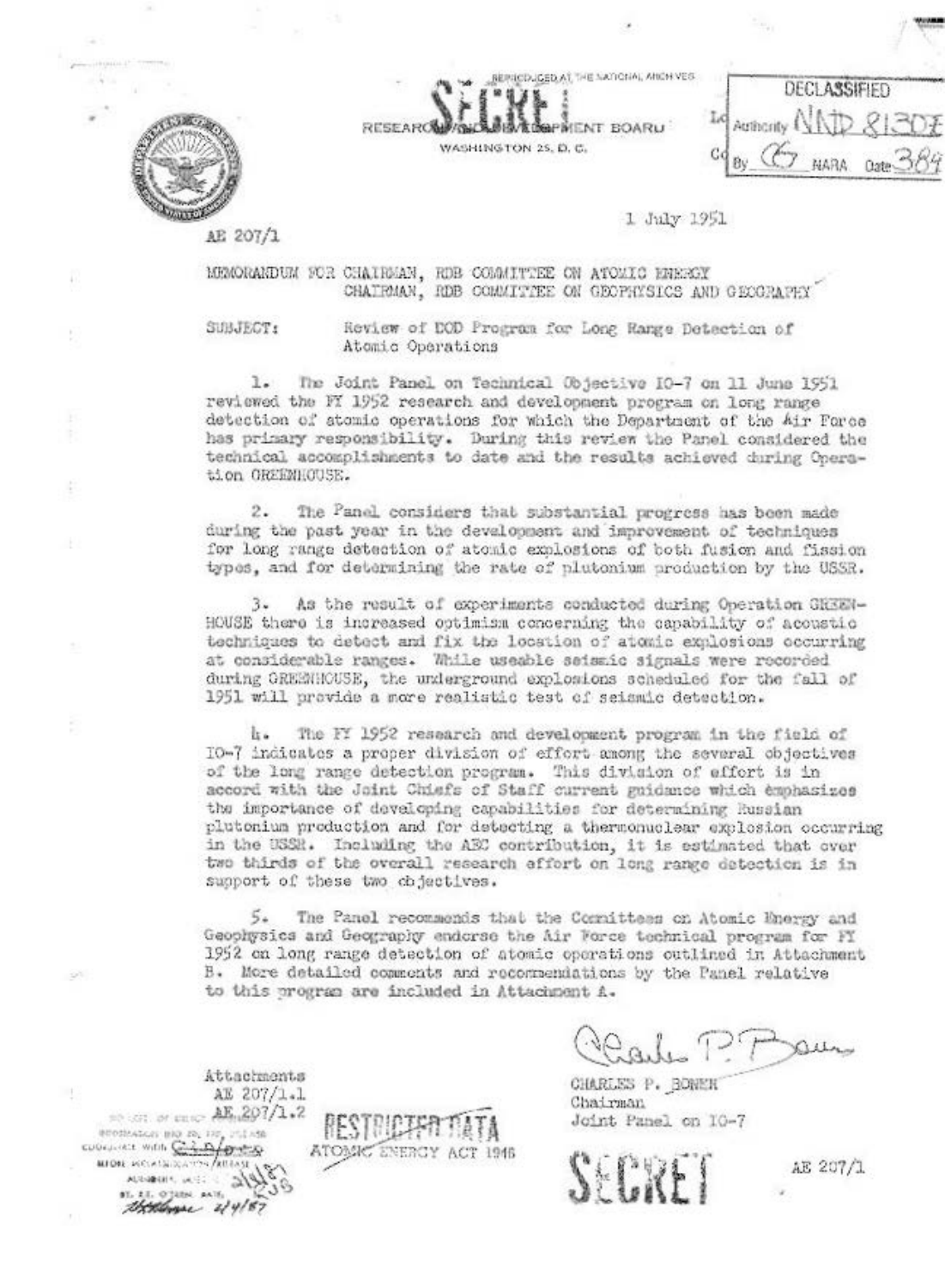AE  $207/1.1$ 

- REPRODUCED AT THE NATIONAL ARCHIVES Muclear Bomb Debris IO 1.

Radiochemical studies of nuclear bomb debris and the analysis  $\mathbf{a}$ of debris from foreign and donestic atomic explosions are extremely important in developing a capability for detection of foreign explosions of both fission and fusion weapons. At propent these studies are concentrated in a single facility.

Recommendation: It is recommended that additional competence for independent measurements of this type be gradually acquired through further contractual arrangements.

b. Radiological contamination of the atmosphere during the Nevada tests temporarily impaired long range detection capabilities based on the analysis of nuclear bomb debris. The seriousness of this occurrence is correctly reflected in the provision for new projects in the Air Force FY 1952 program which are aimed at development of techniques for identifying foreign bomb debris in the presence of debris from U. S. tests.

Recommendation: The Panel recommends that in planning future atomic tests the AEC give due consideration to scheduling the shots so as to minimize adverse effects on our long range detection capabilities.

## $2.$ Atomic Energy Production Operations I0-7.3

Determination of the krypton-85 distribution in the atmosphere and the krypton-85 fission yield have not yet been accomplished with sufficient accuracy to assign definite limits to the Russian radiokrypton contribution. The Panel believes that by mid-1952 quantitative measurement of Russian krypton-85 generation with a precision equal to ten percent of U.S. generation may be possible, assuming no auppression of radiokrypton by the USSR.

The Panel notes with satisfaction that the AEC plans for the  $b$ . new Savannah River reactors include provisions for krypton suppression.

The Air Force FI 1952 long range detection program includes three  $C_{\bullet}$ projects on atomic energy plant surveillance which are designed to provide a capability for locating Russian atomic production facilities and for identifying the nature of their operations.

Recommendation: It is recommended that studies on atomic energy plant surveillance proceed as a matter of priority. These projects were approved previously by the CAE but funds were not made available for this purpose during FY 1951.

This Commont pertuing information nffecting the national defence of the United States within the manufact of L.D Newthere Inno, iitle 18, U. N. C., Drilleng has and 730. The Transmission AE 207/1.1 or the revolution of 115 centents in thy manner **DECLASSIFIED** to do enguineringly person is prohibited by law. Authority NAD 8131  $\n *By*  $\overline{C}$  NARA 03100  $\overline{B}$$